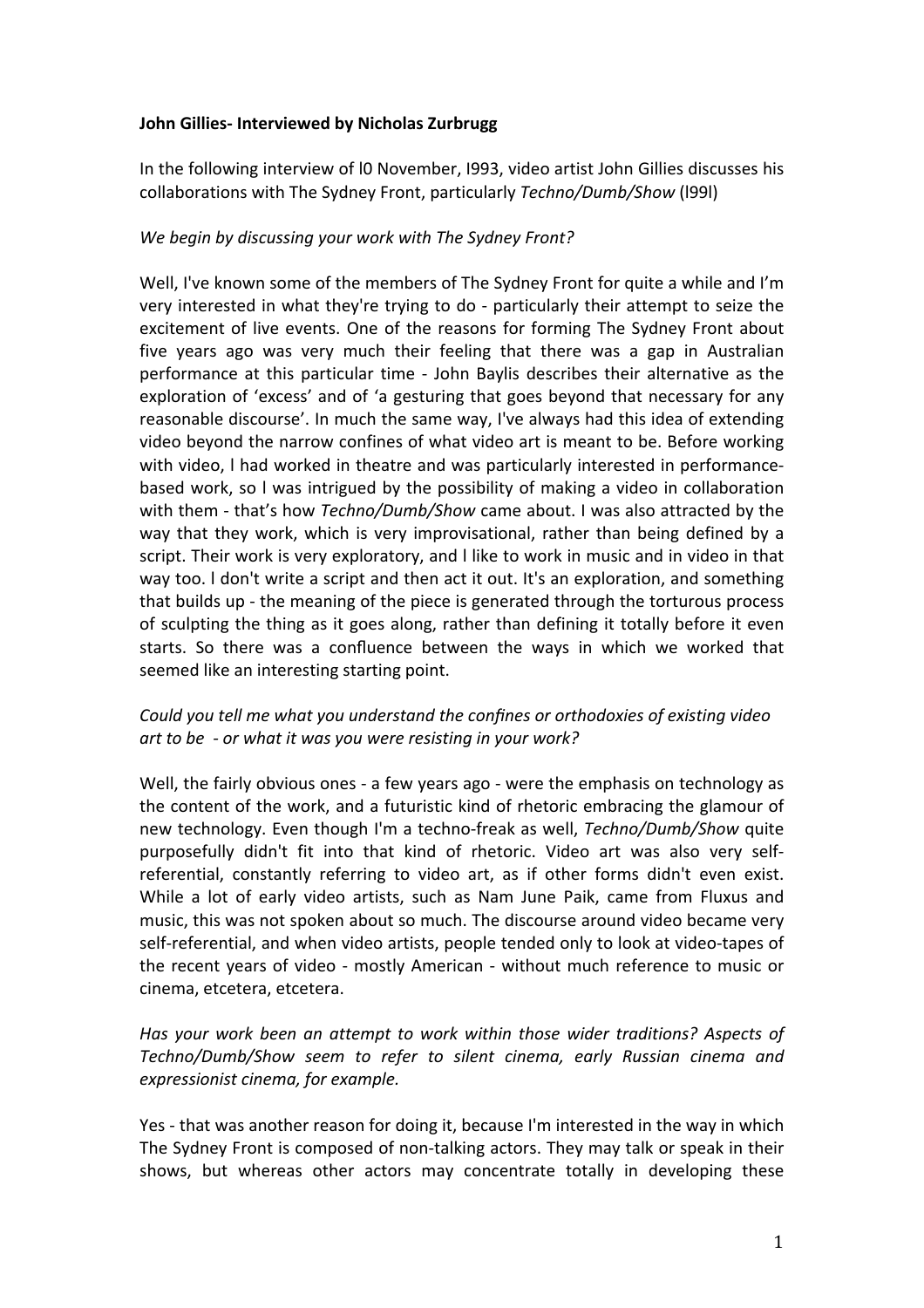incredibly articulate speaking voices, The Sydney Front only use text in their work as part of all of the other elements. I'm fascinated by silent film - not because it's nostalgic - but because it conveys the excitement of the period when people were discovering the medium - it's exciting to see people trying out certain gestures or ways of moving for the first in front of the camera. *Techno/Dumb/Show* selfconsciously used a device that I'd noticed a lot of silent actors talked about including Marlene Dietrich and Lillian Gish - they set up a mirror next to the camera, and checked their performance in the mirror all the time. That gives a very different quality to the performance - it gives a self-consciousness to it, and also gives an autonomy to the performers.

Instead of a mirror, we used a video monitor, so that the performers could see what they were doing, or very, very quickly, without having to change positions, could see a playback of what they did, and then adjust what they were doing accordingly. They could see the edge of the frame and what their performance looked like, and using that electronic mirror they could direct themselves in a sense, as well.

That's very interesting, because one of my feelings was that you're obviously working with close-ups and very intense expressions, and probably with the relationship *between the frame and that part of the talking head which was visible. I was wondering how that might relate to live performance on the stage, where you might have lots of people - whole bodies and whole groupings of actors - whereas in* Techno/Dumb/Show *it's* almost a series of expressionist cameos. Presumably the *performers* were actually framing themselves in a series of portraits - so in a way, it's *a sort of self-conscious cinema for the face, acting within a frame.*

Yes, that's a good description. I remember seeing this documentary a while ago in which someone mentioned that when Griffith first used close-ups in cinema, people were upset when they saw his films because they'd paid to see the whole actor!

# *How did the members of The Sydney Front respond to this use of close-ups of their faces? Did they enjoy that, or did they want to use other gestures and movements?*

I think it's kind of a confronting process, because it's very much like someone staring at your face and there's no make up or anything like that, which is common in video production. The faces look under a lot of stress, and at the time we were shooting *Techno/Dumb/Show*, they were under a lot of stress, and I was under a lot of stress, because we were all doing other things at the same time, and you can almost see that process inscribed on their faces. Sometimes, I remember, people looked back and found it a little bit shocking to see that they actually looked like this.

# Did they find that these close-ups diminished their usual impact or did they comment *that it perhaps condensed or intensified some of the things that they do?*

I was very much trying to condense their impact. It's part of the medium - of video and of cinema  $-$  that a body moving in space is not going to be the same when it's inside a frame. You have to think differently about framing and the movement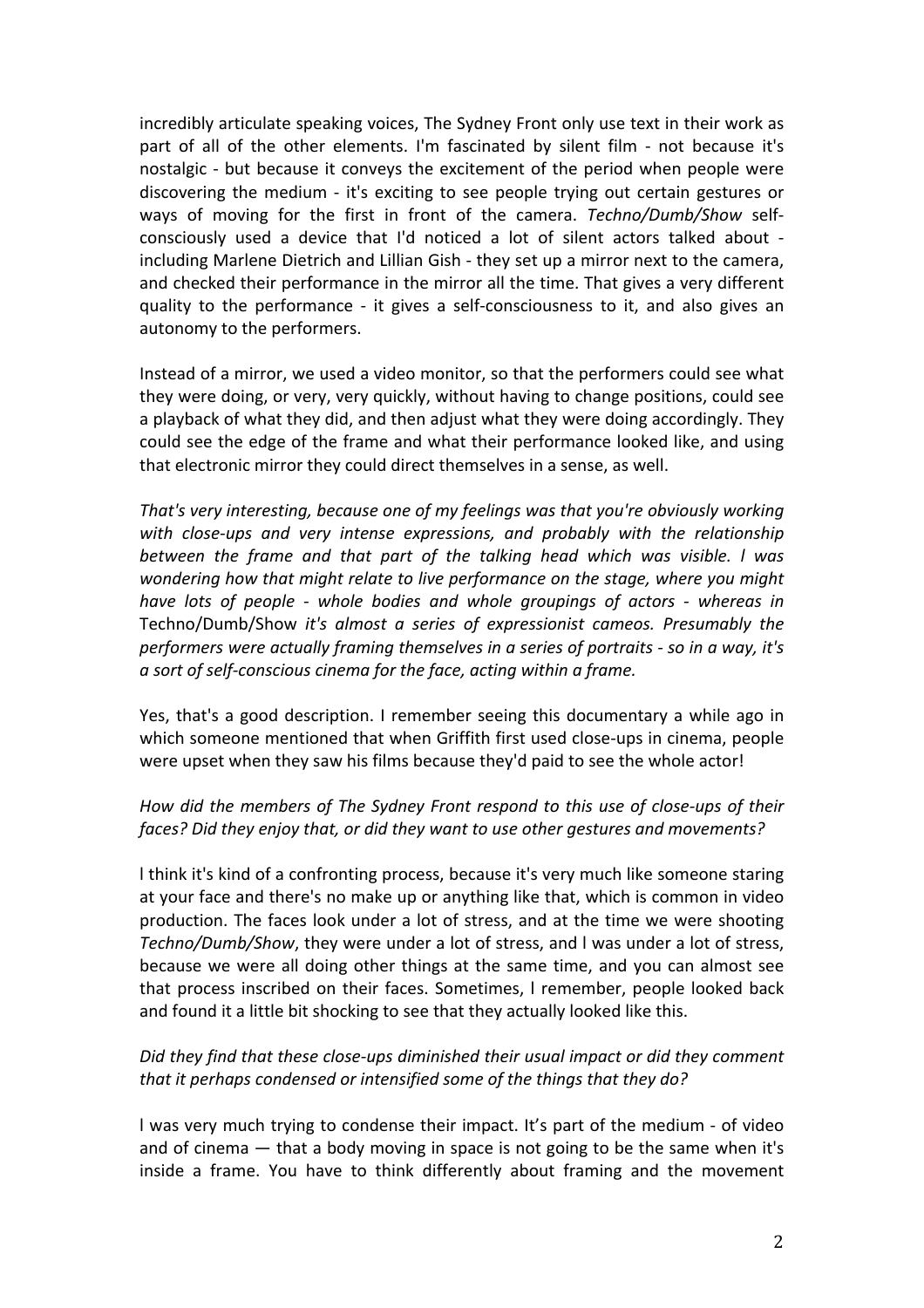within the frame, and how to seduce people or gather people's attention. Something that will feel fantastic in performance is not going to do the same thing on the screen. I mean, they've got a million tapes documenting their performances, and that's something I didn't want do. There's always something lacking in that sort of documentation, so have to dismiss that whole process and think about it differently. For example, in performance, what's interesting about their work sometimes is that don't know whether a performer is going to come up to you very close, or speak to you. I was trying to get that sense in video, of the performers being close to you. I picked certain aspects of their performance and amplified that, with my own kind of signature on it as well. I see *Techno/Dumb/Show* as an angst-ridden work, although I also see it as being humorous as well, with a black or sly kind of humor.

*What sort of decisions were you making editorially, in terms of the juxtaposition, superimposition and accelerations of content and image? It seemed quite a fast sequence, although perhaps occasionally you've got frozen images and faces which then accelerate into actions.*

There's obviously that juxtaposition between different tempos, because if you want to have something move very fast, and you have something juxtaposed which is very slow, it makes it move faster. I wanted to grab people's attention with the fast thing, and then try and hold it there with a very slow thing, almost to the ends of boredom. I wanted to try and give people a reason to want to concentrate that much, and then almost thread them through a whole series of time and tempo changes. The rhythms and the tempos are conceived almost musically, I guess.

### *Did you compose the soundtrack beforehand!*

No, some of the little short segments of sound may have been composed roughly beforehand, but it was very much a process of constructing the soundtrack while I was editing the images together, in relationship to each other. In some places the tempo of the rhythm of the images follows the tempo of the sound, and in other places it's the opposite process. It's important that they're conceived together - I'm interested in making works where there's a dialogue between the soundtrack and the images.

# *Did* you do all the sound yourself, or was that partially collaborative? I noticed Rik *Rue's name among the credits for* Techno/Dumb/Show.

I sound-designed and constructed the sound-track, though Rik recorded and contributed this crackly fire-sound which I then integrated into it. Another musician, ]amie Fielding, who sadly died this year, collaborated with me on the soundtrack sequence and Cassi Plate also recorded the city atmosphere at the beginning. It was for another piece, but it ended up in this sequence.

*What about the use of colour? Every now and then things seem to fade from black and white back into a sort of tinted colour.*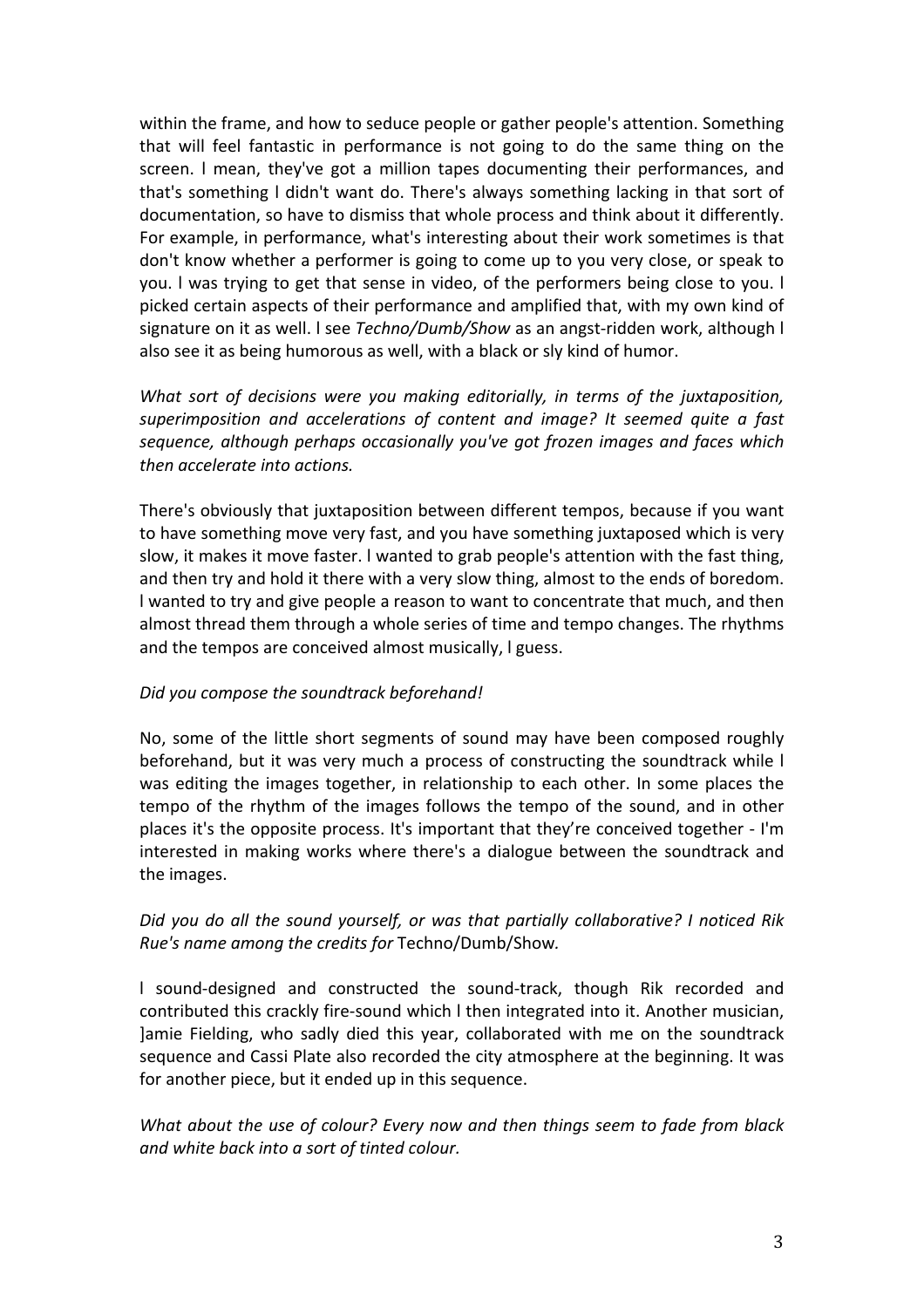The image is in fact very processed, although I don't think this is very obvious. The image has actually gone through many generations of analogue processing to get the look that it has in combination with the lighting that I've used. It was a technical experiment into lighting and using certain processes to highlight lighting and to create colours. There were two separate ways of doing it - either it all came out black and white, or it came out with very, very red, underexposed skin tones. I was leaning towards heavy darks and dark kinds of colour, but it came out that way anyway, as a result of the exploration of the technical process. I found it a very enjoyable process, processing those images - it was almost like painting them, in a sense.

*Was* the work planned in any particular order? I'm thinking for example of the way *in* which Robert Wilson relates that when he does a production he plans the *movements first, and then the setting and then the sound, and then finally adds any* dialogue. Did you start with any particular emphasis?

We began with a huge gathering process where nothing was censored, during which themes gradually emerged. We simply had a great big list of things that we wanted to collect, and then we went and shot them in the studio and improvised on them as new things developed out of these activities. Then over a long period of time, I grouped the materials together, threw out nine-tenths of the material, and started to hone it down to the essential images  $-$  or what I though were the essential images. I then began linking those images to sound, trying out different ways of cutting. Then I constructed very diagrammatical flow-charts for each section, and started to structure the piece. Even though the structure of *Techno/Dumb/Show* may seem very loose, it has allusions to other structures - to the way in which plays and early cinema often set the scene in the first section, putting it in a certain place, while the last section acts as a kind of closure for the whole thing - although in this work it's an ambiguous kind of closure. I played with partial returns in which you think you've seen or heard something before, but then you're not quite sure if you have or you haven't - these structures were the most interesting thing for me.

So it's almost a fusion of minimal structures with maximal contents, perhaps! The *progression of slightly changing actions might be compared to something like a Sol* LeWitt drawing, but instead of varying neutral lines there's a lot of high-power *action.*

Yes - I'd run them through their paces, seeing what happened when you put one sequence of actions next to another one, and then I'd put these next to another sequence, and get something new every time.

These intense shifts of image also seemed very impressive in the installation version *of* Techno/Dumb/Show *in the 1991 Australian Perspecta exhibition. How pleased were you with this installation? Did you find it worked better than the video version?*

I've been told so by some people. When I was shooting it I was very lucky to have a friend who had access to a cinema with a video projector, so I used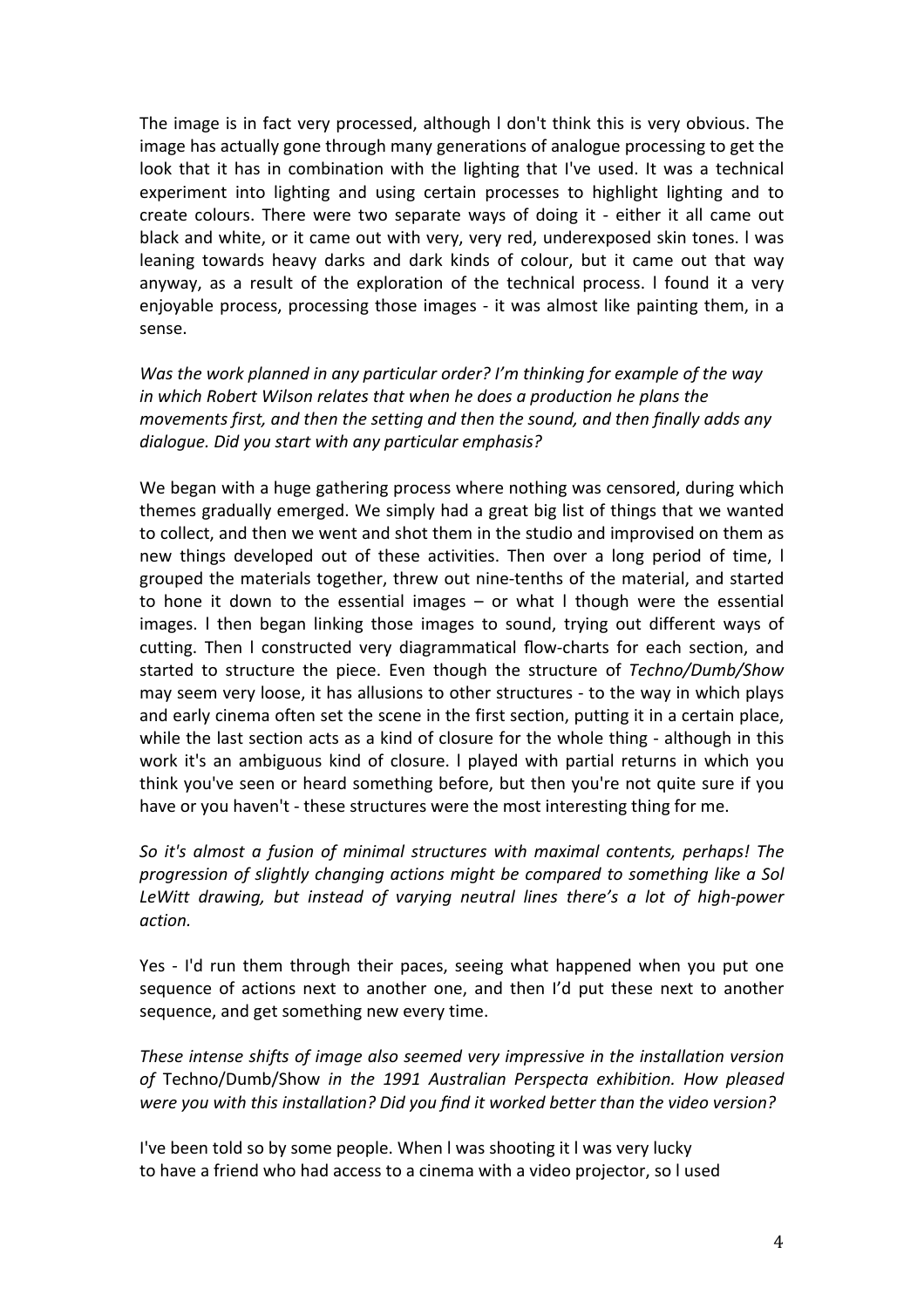to go and check the rushes there to see what it would look like on a big screen. I always had the idea in my head that even though this was being made for a television screen, it was also being made for a big screen. People seemed to really enjoy the way in which it was installed as a pseudo-installation at Australian Perspecta<sup>1</sup> - it was like entering totally into something like a cinema experience, except that it happened all the time as a loop.

### *Was it on several walls?*

No, it was just on one wall, but it filled up a whole wall, and of course the faces became huge, so it was quite disorientating - but many people said they went back to it many times. I didn't really conceive of it as an installation, but I think that it worked in that context, in terms of the darkness of the space and the sound.

# *Did you use any found footage in* Techno/Dumb/Show*?*

Yes - there's an image early in the work of a man coming down a wire. He's a cable engineer or something like that. I have done a lot of work found imagery and I'm still very fascinated by it. My work developed from using a lot of found imagery to shooting my own material, which has the look of found imagery. I don't want it to be obvious where these images are coming from.

*Perhaps there's something of this ambiguous quality in Test, your recent piece with* The Sydney Front, which seems to evoke parallels between footage of a screen chart *accompanied by a mechanical bleep, and a series of shots of faces miming to that bleep.*

Yes, at the front of rolls of processed colour film you often have character that called a 'China Girl'  $-$  a sort of nondescript female figure who at the head as a colour reference, before the countdown sequence, along with a beep to calibrate your equipment. *Test* grew out of improvisation that Andrea Aloise and Elise Ahamnos were doing, where they simply screamed at each other.

### *Were they actually screaming!*

Yes, they are screaming, but that sound's been lost. When we the screaming it peaked out the meters - it's very hard to record, because microphones are too sensitive.

# *Did you in fact substitute the bleep?*

Yes, and that seemed to work, because it's also setting the level at the loudest sound that will appear in any film or videotape will be. Technically speaking, in engineering terms, that sound is zero, so it's height of the loudness of sound, or the height of the loudness of emotion, something like that.

 $<sup>1</sup>$  Australian Perspecta was a bi-annual survey of Australian art at the Art Gallery of New South Wales, Sydney.</sup>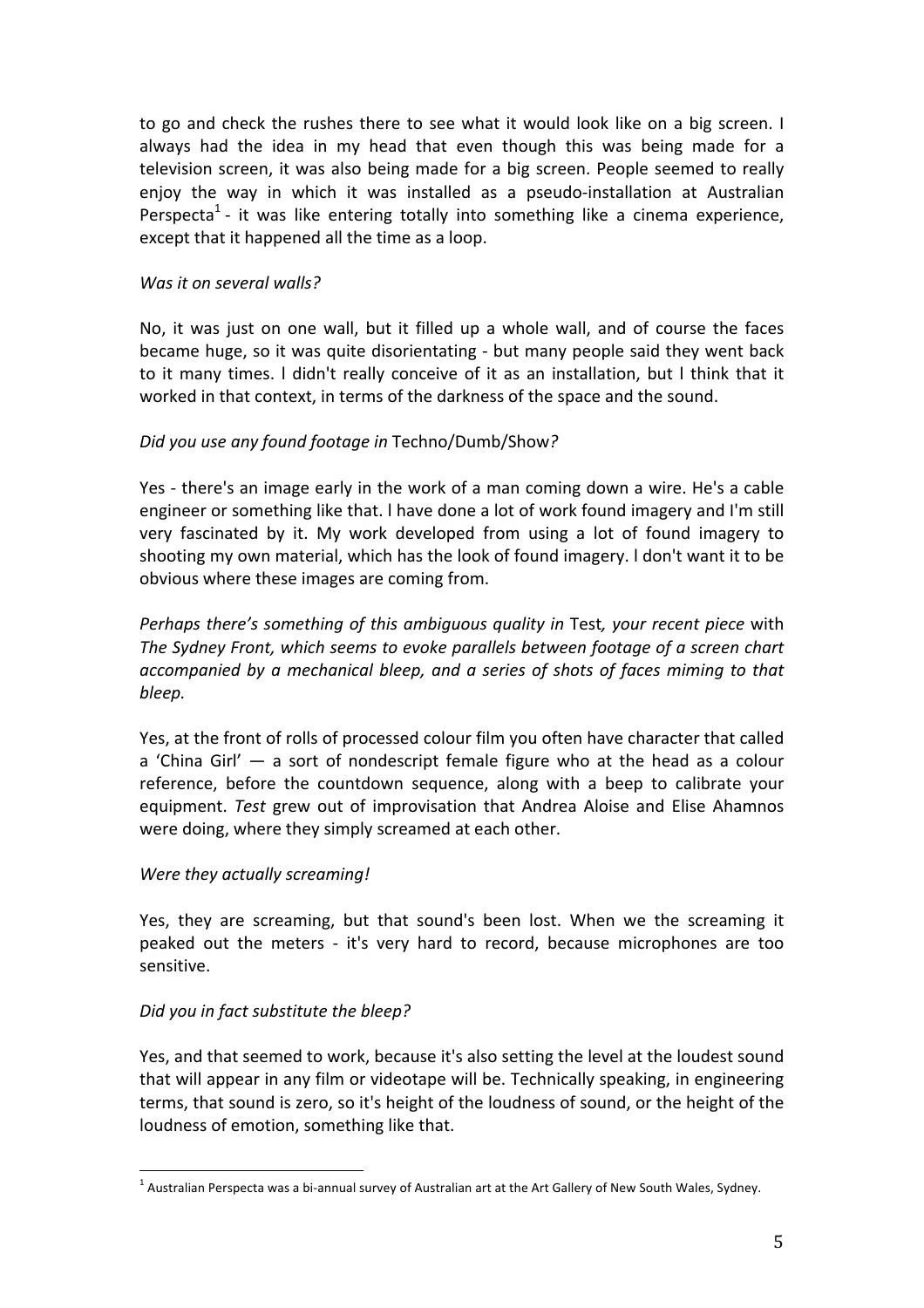Are you planning to use this kind of found sound and footage in any further projects with The Sydney Front?

Yes, at the moment we've done a rehearsal for a short work based on a 1950s recording of Molière's play *The Miser*. It's a cut-up piece in a sense – an inter-active cut-up piece - where various phrases from a performance by the Comédie Française are sampled, and in which the performers can trigger these phrases by footswitches. So if they open their months, they can mime a line from the recording, so that the Comédie Française speaks through them, as they construct gestures.

*That's* very interesting isn't it - it's a bit like dubbing, only it's dubbing the gestures *rather than dubbing the sound.* 

Yes, it's very strange - it's uncanny! I'm very interested in this whole area of performance, puppets, and the strangeness of things that are half-dead and halfalive.

*One* of the things that *l* wrote down in my notes on the two works was 'puppets' *because you've got these faces, almost in a Punch and Judy stage-set, which move and sway.*

Exactly - I'm a bit like the puppet-master in this piece. I've got the buttons and I push the buttons and pull the strings, and these faces or people move around on the screen.

*Will you be emphasizing facial close-ups in this Molière piece?* 

No - it's more like the last highly gestural sections of *Techno/Dumb/Show* when you see the upper half of the body - the arms and hands are being used a lot.

*What about the text - are you planning to use the whole of Molière's play, or are you just using samples?*

It's samples - it's using the rhythm of the language, rather than its meaning, although they'll be interesting aural juxtapositions, I think.

*Would* it be fair to say that you're using and juxtaposing different technological and *live* materials in order to generate new energies and effects, rather than subscribing *to the fairly prevalent idea that technology neutralises creative impacts.* 

I think that technological determinism can neutralise content, but I don't think that technology *per se* neutralises content at all. I can't really see that. Often technology creates new kinds of content.

*What do you mean by technological determinism?*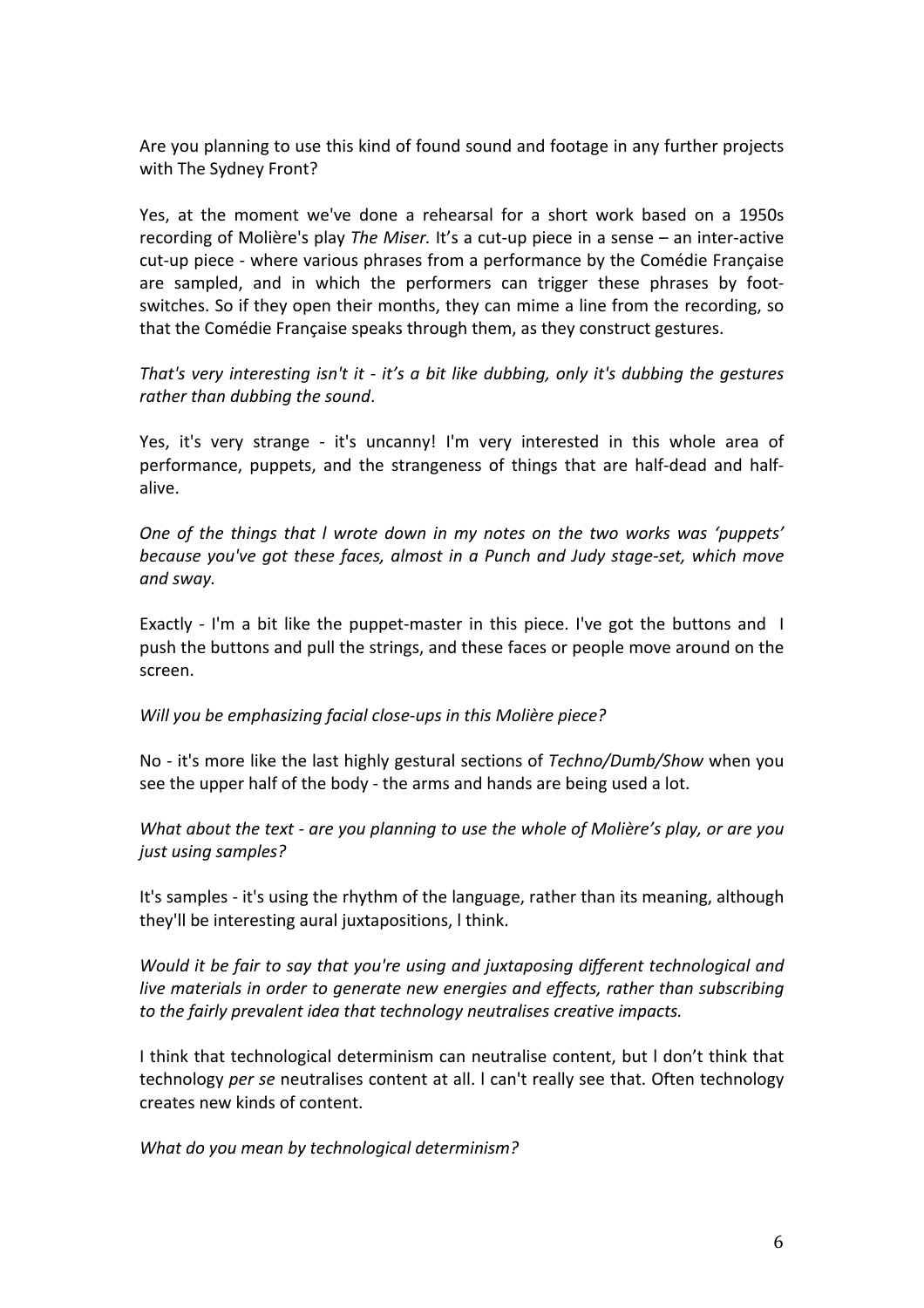Well, for example, it's often argued that we can only have music on FM radio rather than AM radio, and that AM radio is for voice – and therefore the voice is not for FM radio, because FM is stereo. A lot of media debates in Australia are technologically driven rather than considered in terms of what you can do with technologies. Yet they're simply technologies - just part of the equipment available. Sometimes people get very hung-up about technology, when it might simply be treated as junk and as something that you can dominate. Of course, the more you work with it, the more you understand what it will do, and the more it will start to generate things. But technologies don't generate things on their own  $-$  they need human beings and artists playing with these things.

People are often too reverential towards technology. But also have to work with technology with a lot of care - it's sometimes a very crafted sort of process. Sometimes I feel that making video is something closer to printmaking or something like that. Maybe the process isn't as one thinks - perhaps humans have been doing these kinds of things for a long time.

In other words technology allows them to explore or extend those impulses that *they've always had in a new language which initially seems scary but which in ten years may seek quite user-friendly?*

This fear is perhaps also something like the fear of in puppets and in images of people who seem partially alive and partially dead. There's a strong mythology bound up in technological images of people - there's a huge cultural mythology about the devilish quality of technology.

*Would you say that your work is trying partially to overcome or perhaps, to utilise that fear?*

Maybe it's an attempt to confront people with it, rather than to overcome it.

*Perhaps, after all, there is something a little self-consciously devilish about your use* of images? Perhaps you're playing with their fear of technological representation?

Yes. It's a little like the fear people have of puppets, and of technologically produced beings. People's reception of filmic and televisual images seems shaped by a double fascination and fear.

*This argument seems to offer a welcome alternative to the usual claim that film and television just product rather bland, neutral, superficial talking heads or silhouettes* without any substance.

But a talking head is a very weird thing - just a head on a screen. Interestingly, the first broadcast on the Baird system in England was of a puppet - a ventriloquist's dummy called Stooky Bill. And when the first Baird system camera was shipped to Australia in a box, Stooky Bill was also shipped out in that same box. So there's some kind of link here between these new technologies for representing the human being,